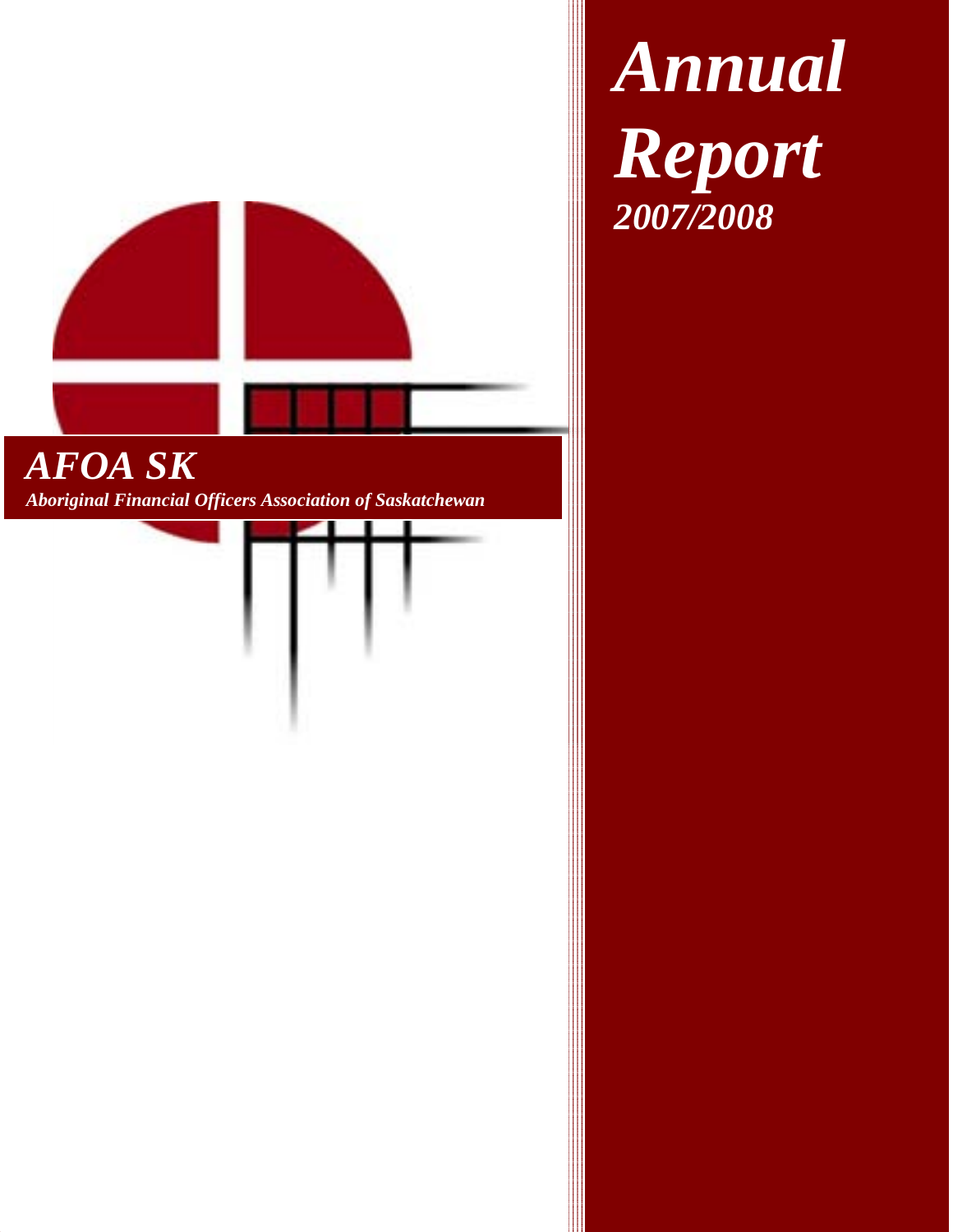# *Table of Contents*

| Message from the President                          | $\mathfrak{Z}$ |
|-----------------------------------------------------|----------------|
| Message from the Vice President                     | $\overline{4}$ |
| Message from the Director                           | 5              |
| AFOA SK Board of Directors 2007/2008                | 6              |
| AFOA SK Membership 2007/2008                        | 7              |
| Governance, Management and Strategic Direction      | 9              |
| 2008-2013 Strategic Plan                            | 10             |
| 8 <sup>th</sup> Annual Fall Conference and Workshop | 11             |
| <b>Financial Statements</b>                         | 13             |

*Aboriginal Financial Officers Association of Saskatchewan*

*Suite 117 – 335 Packham Avenue Saskatoon, SK S7N 4S1 Ph (306) 477-1066 Fax (306) 665-7577 E-mail afoa.sask@sasktel.net*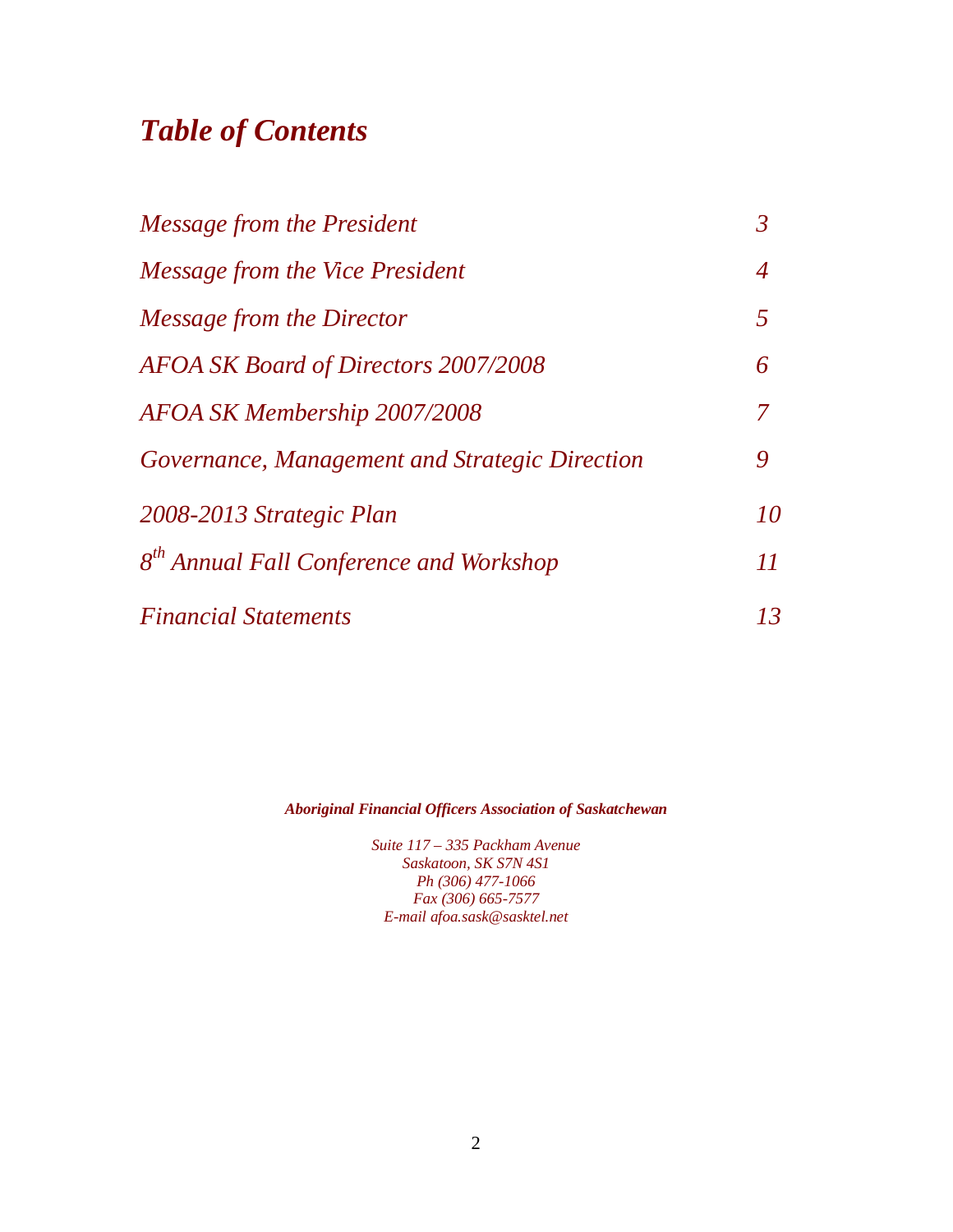### *Message from the President*



*I am pleased to present our 2008 Annual Report to our membership and to our partners. The past fiscal year has been a productive and busy year with the opening of our regional chapter office in Saskatoon and our successful Financial Literacy and Governance conference in November 2007. We look forward to a new and exciting year as we forge ahead to grow this organization through partnerships with Indian and Northern Affairs Canada and other public and private businesses. The association has come through many changes and there are still more changes to come with the new Public Sector Accounting Board and the Canadian Institute of Chartered Accountant's new Senior Government accounting principles which will come into force on January 1, 2009.* 

*These new changes will affect our communities and we are working with INAC to help prepare our first nations*  *for these new guidelines over the next few months.* 

*A new and exciting aspect of the INAC agreement is the Certified Financial Officers Incentives Program that will be delivered through AFOA Sask which INAC will provide an incentive to those communities that qualify for these funds, beginning in the new fiscal year. We also established a new website at www.afoask.ca to better market our organization and provide up to date member information.* 

*In closing, I want to acknowledge our diverse Board of Directors for their dedication and their commitment to the continued success of AFOA Saskatchewan and all the previous board members of AFOA Saskatchewan who began this amazing organization with a vision of good governance and accountability. We honor and respect all their efforts to make this organization succeed and continue to inspire those of us that hold this responsibility.* 

*Sincerly,* 

*Dana Soonias, CAFM President, AFOA Saskatchewan*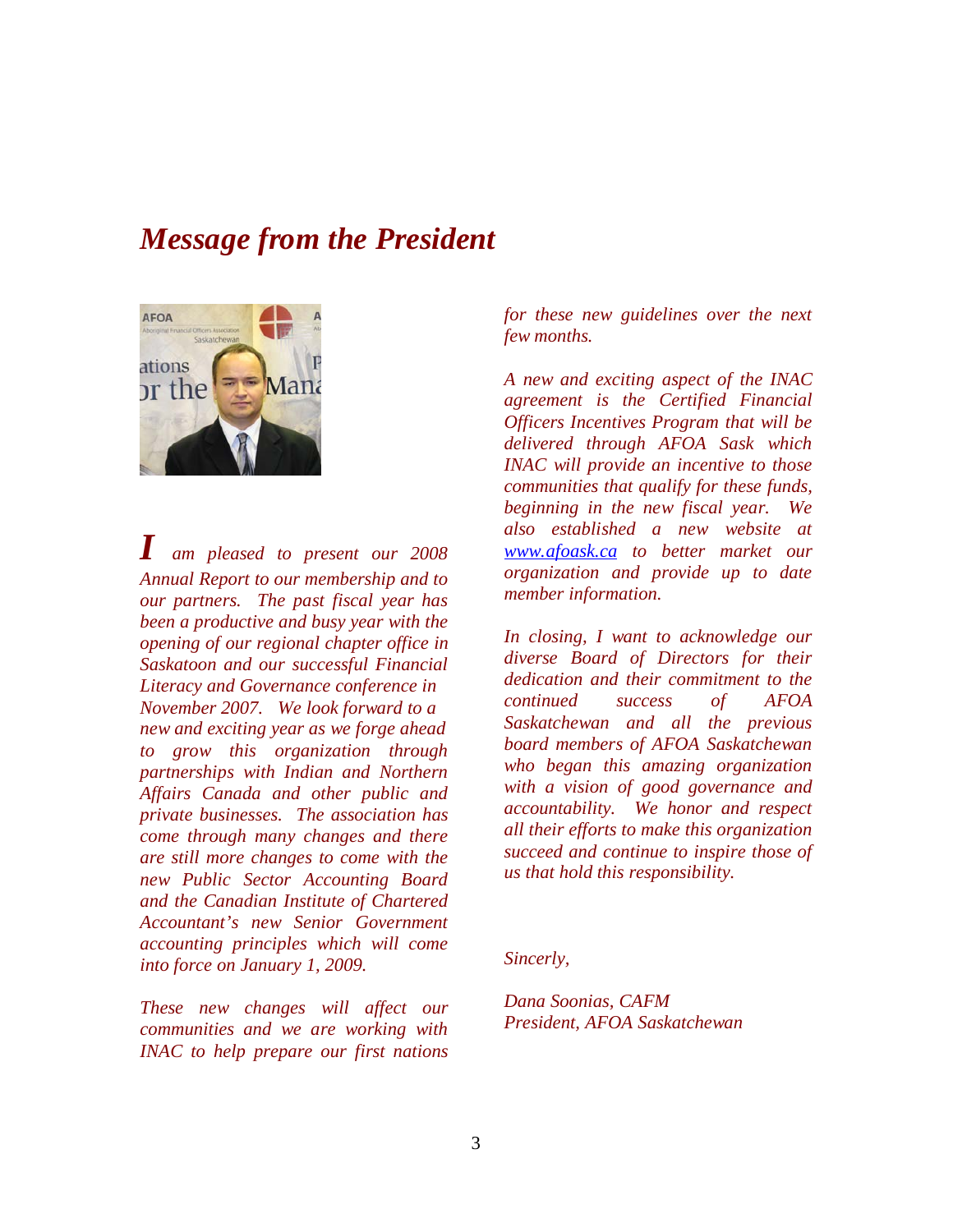## *Message from the Vice President*



*The AFOA Board of Directors is pleased to be presenting the 2007-2008 Annual Report Aboriginal Financial Officers Association of Saskatchewan. This report details activities that the organization has been involved with over the last fiscal year. AFOA's mandate to provide professional development and learning opportunities for our members is our top priority and is evident in the services provided to our members.* 

*In addition, the Board of Directors in the development of our strategic plan have identified that strategic partnerships are the basis of strong organization. We have partnered with AFOA Canada, and* 

*other strategic partnerships to be able to bring you the up to date news and events that are going to impact your work environments. For example, the Report on the Financial Reporting by First Nations Study Group, which is a study on several key issues First Nations financial reporting. This report looks at the changing environment for First Nations financial reporting as well as other critical related issues. Being up to date with this kind of information is so important for the First Nations Financial Officers. We need to be knowledgeable in order to present options to the organizations we work for.* 

*With that thought in mind, I would like to present you with the Annual report and challenge you to get involved with our organization for the upcoming year. We need people like you to keep this organization current, on the leading edge and viable.* 

*Regards,* 

*Donna Morin, CMA Vice President, AFOA Saskatchewan*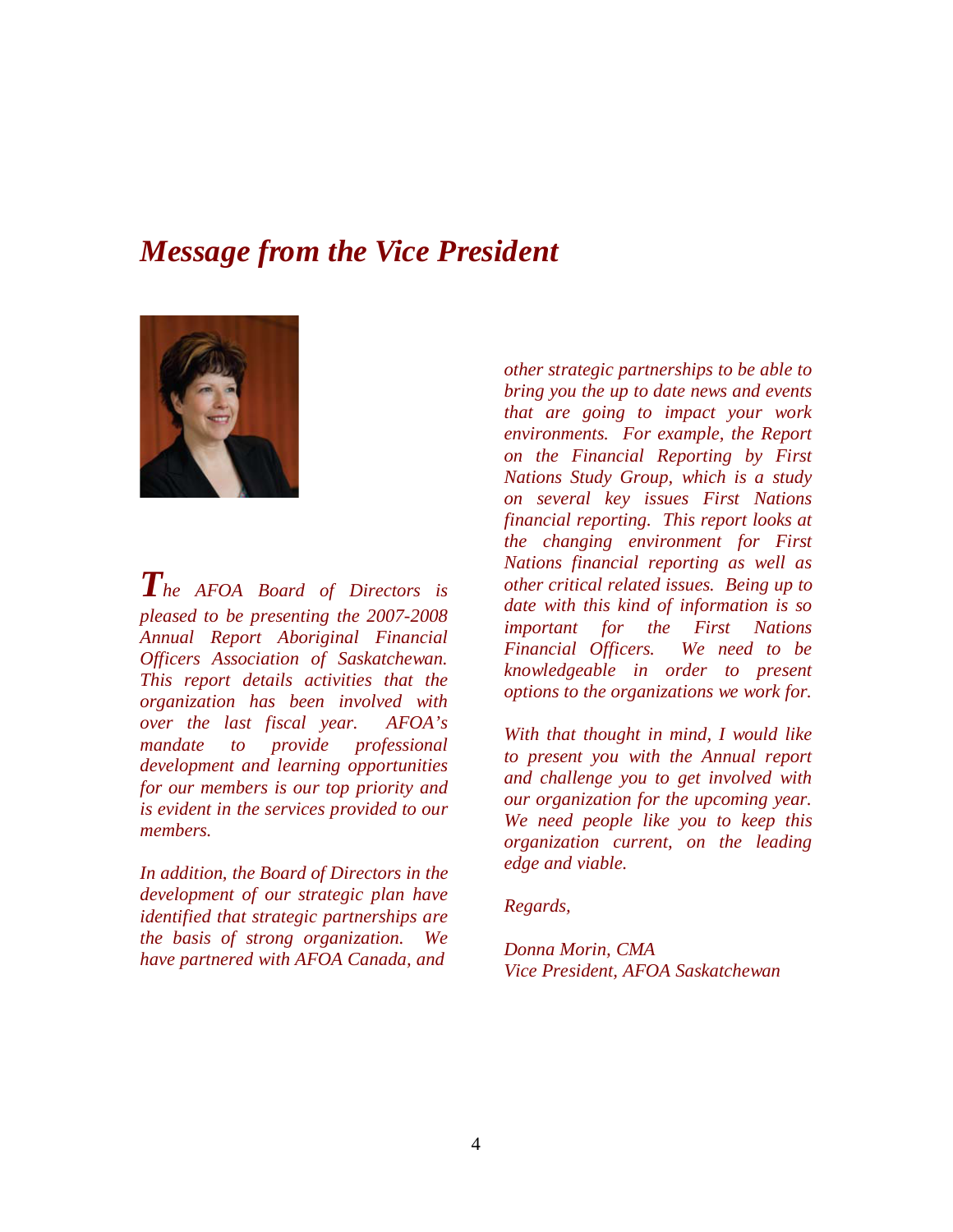## *Message from the Executive Director*



*With the opening of the Aboriginal Financial Officers Association of Saskatchewan regional office my role as the Director is to focus on information sharing and professional development for existing AFOA members, awareness and recruitment of new members, including enrollment in the Certified Aboriginal Financial Manager (CAFM) program and the assessment of First Nations' current training in financial management. I would like to express my* 

*sincere gratitude to the AFOA SK Board for their hard work and commitment in the past year. I would also like to thank our Saskatchewan members who are the forerunners of professionalism and will be instrumental in the realization of the goals set forth in AFOA SK's newly created 5 year strategic plan. I look forward to another successful year for AFOA SK.* 

*I hope this report will communicate the accomplishments of the past year and honour the contributions of the partner organizations. It is also my hope that you will be inspired to join us in this work, and you will not hesitate to contact AFOA SK with your questions and feedback.* 

*Regards,* 

*Eugene McKay MBA, B.Comm*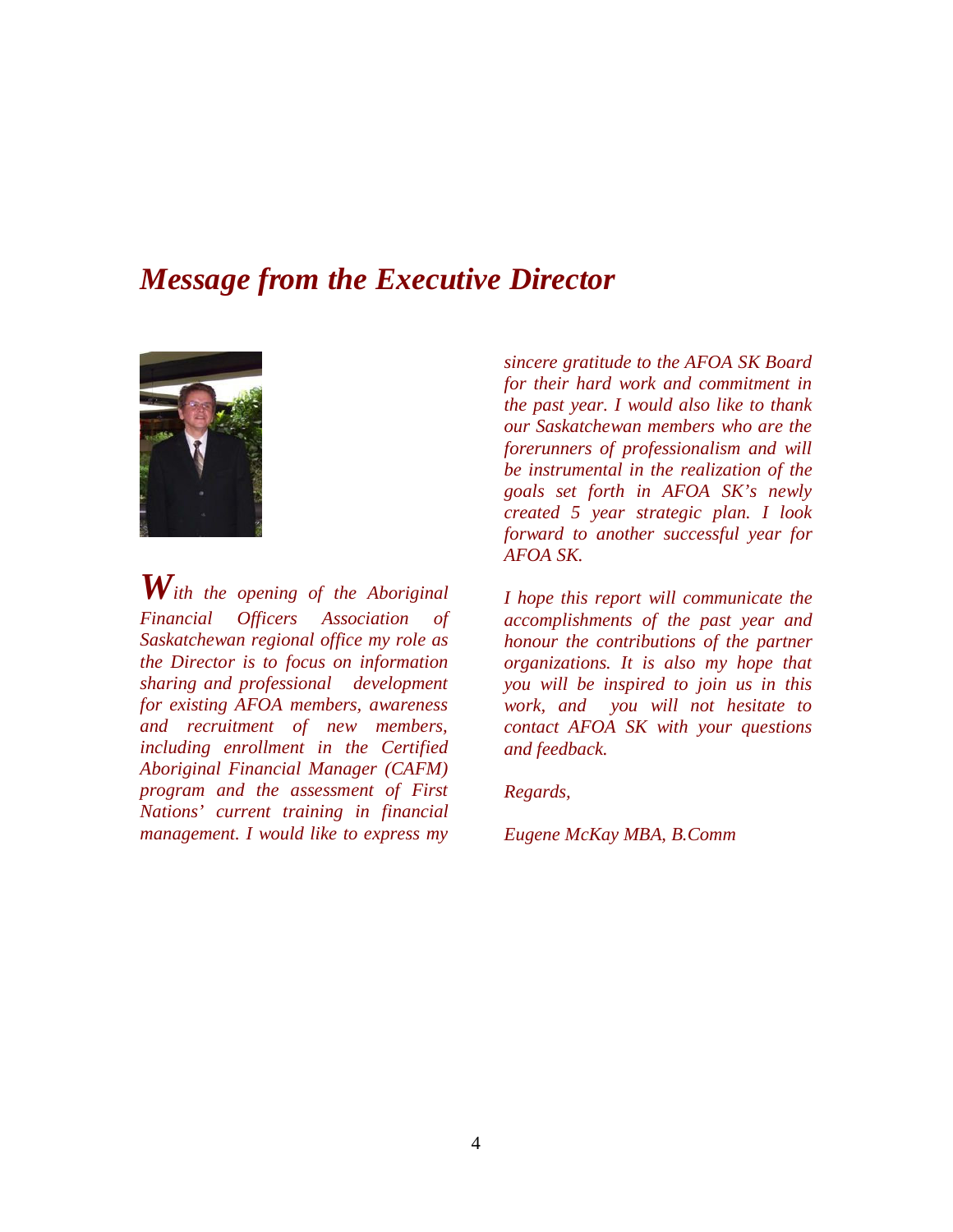## *AFOA SK Board of Directors 2007/2008*

*AFOA SK is guided by a dedicated volunteer Board of Directors comprising of leaders in finance and management from across Saskatchewan. Our Association's success is a direct result of their commitment and the investment of their time and effort.*

#### Dana Soonias, CAFM, President

SaskCentral Suite 214 - 335 Packham Avenue Saskatoon, SK S7N 4S1 (306) 956-3607 (306) 956-3608 dana.soonias@saskcentral.com

#### Donna Morin, CAFM, Vice President

Peter Ballantyne Cree Nation Box 2320, 2300 10th Ave W. Prince Albert, SK S6V 6Z1 (306) 953-4400 (306) 953-4420 dmorin22@sasktel.net

#### Ellie Carter, CAFM, Treasurer

Onion Lake First Nation Box 100 Onion Lake, SK S0M 2E0 (306) 344-2525 ecarter@onionlake.ca

#### Lillian McNab, CAFM, Secretary

Manager Pro Tem Management Inc. Box 1881 Battleford, SK S0M 0E0 (306) 445-5799 (306) 445-5780 mcnab03@sasktel.net

#### Velma Myo-Stanley

Moosomin First Nation Box 98 Cochin, SK S0M 0L0 (306) 386-2206 (306) 386-2098 vmyostanley@hotmail.com

Darlene Littlebear-McIntosh Onion Lake First Nation P.O. Box 100

Onion Lake, SK S0M 2E0 (780) 847-2200 (780) 847-2226 dlittlebear@onionlake.ca

#### Louis Tapper

Meyers Norris Penny 800 119-4th Avenue South Saskatoon, SK S7K 5X2 (306) 665-6766 (306) 665-9910 louis.tapper@mnp.ca

#### Steven Ross

Montreal Lake First Nation Box 84 Montreal Lake, SK S0J 1Y0 s.m.ross@sasktel.net

#### Kyle Prettyshield

First Nation Addiction Rehabilitation Foundation 100 - 103A Packham Avenue Saskatoon, SK S7N 4K4 (306) 956-1027 (306) 244-4413 kyle.prettyshield@fsin.com

#### Murray Long

FSIN 100-103A Packham Ave Saskatoon, SK S7N 4K4 (306) 667-1878 (306) 477-5115 murray.long@fsin.com

#### Brad Johnson, CAFM, CMA

File Hills Qu'Appelle Tribal Council P.O. Box 985 Fort Qu'Appelle, SK S0G 1S0 (306) 332-8225 bjohnson@fhqtc.com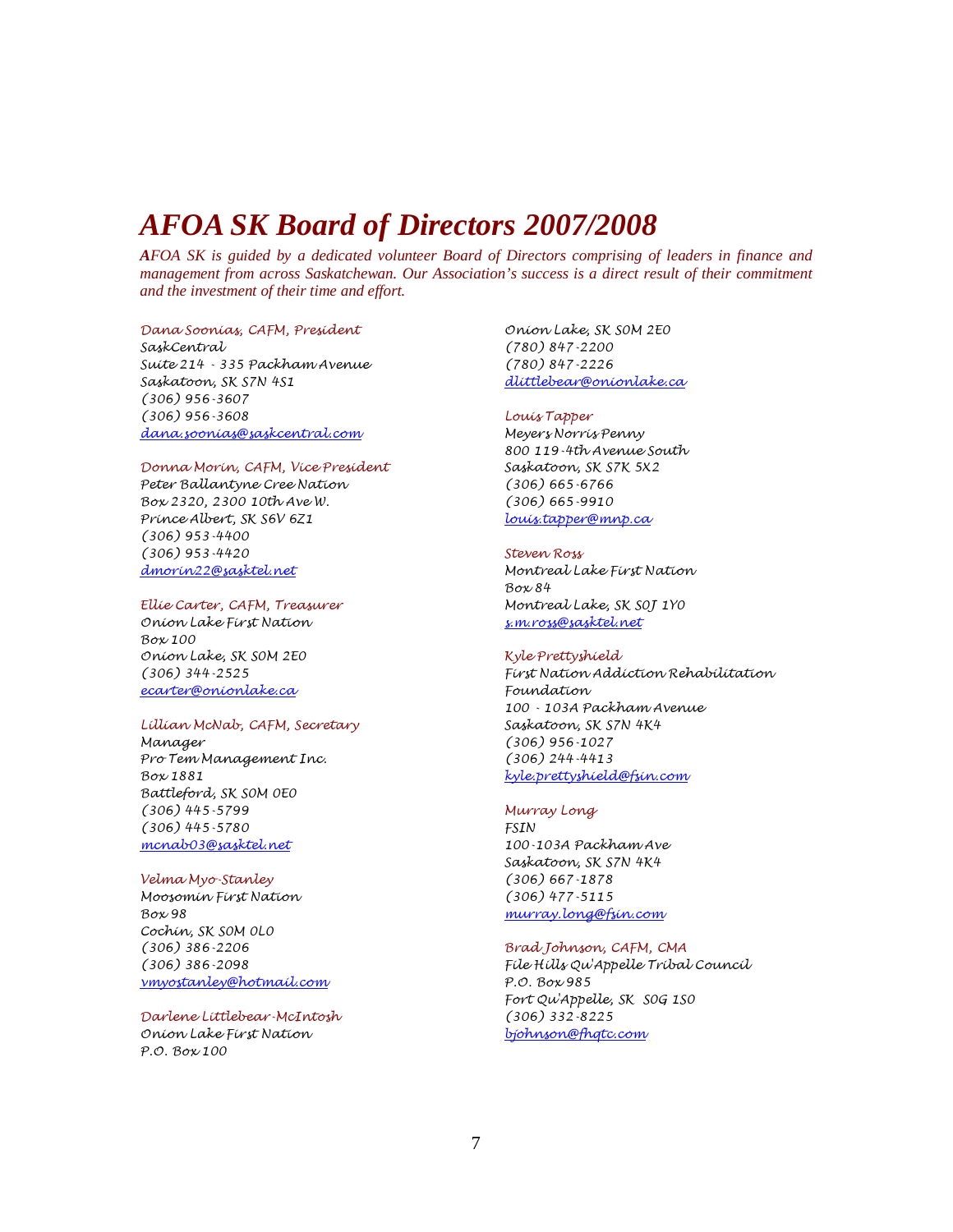# *AFOA SK Membership 2007/2008*

*On March 31st, 2006 total membership for the Saskatchewan Chapter totalled 95 (all categories) as of March 31st, 2007 this total increased to 125 members an increase of 30 members. As of March 31st, 2008 total membership for the Saskatchewan Chapter was 146 an increase of 21 members. The overall increase in membership in this three year period was 51 in total with a percentage increase of 34.93% overall.* 

*The following are the AFOA membership categories:* 

*Associate Member - for individuals who have an interest in Aboriginal finance and management and do not fit into other categories*

*Certified Membership - for individuals who have received the Certified Aboriginal Financial Management designation*

*Student Member - for individuals who are enrolled full-time in high school or postsecondary education* 

*Retired Member - for individuals with current AFOA membership who have permanently retired from the work force and are not gainfully employed in any capacity* 

*The subsequent graphs are the breakdown of membership by category for the years 2006, 2007 and 2008.* 

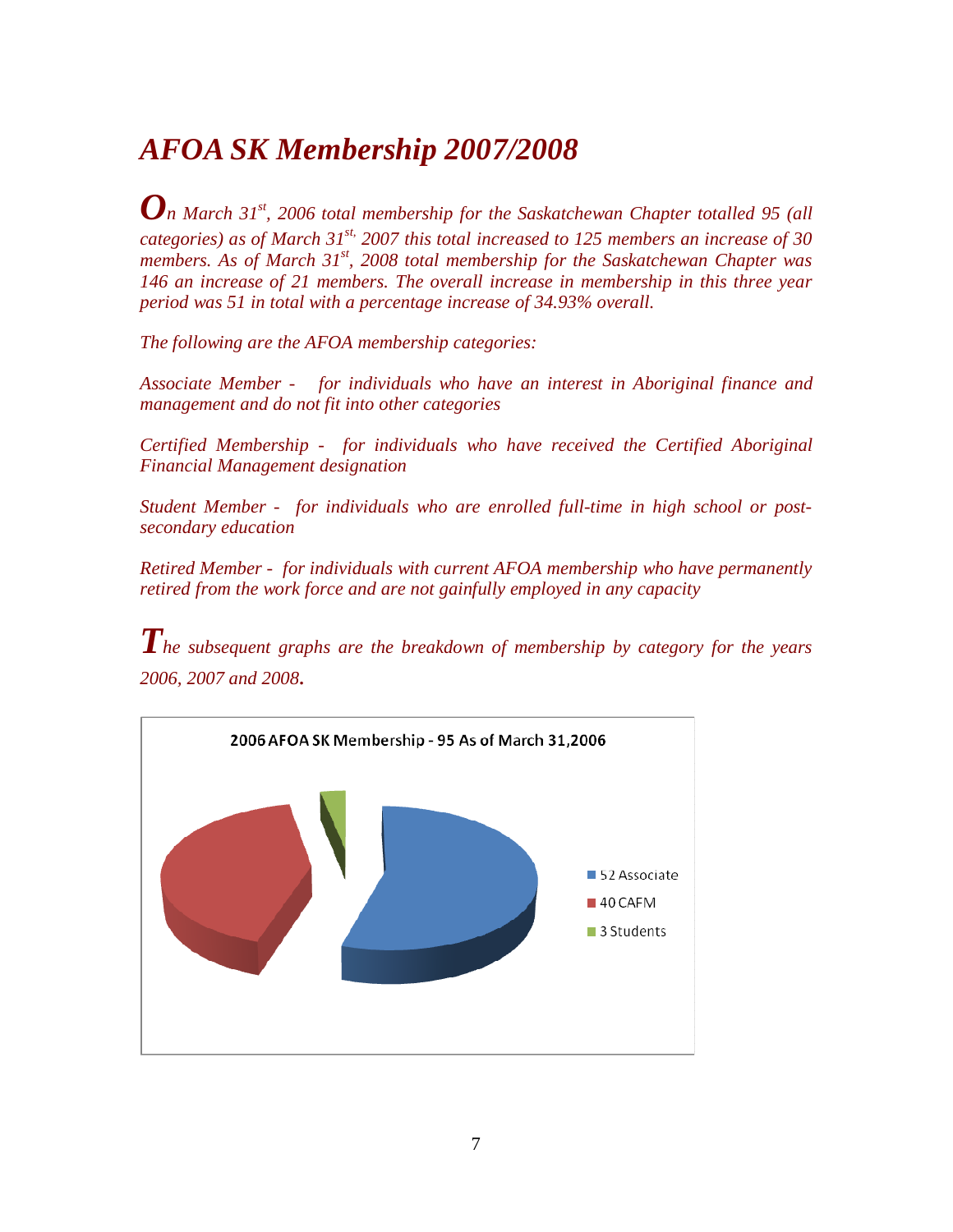



*With a permanent office and a full time staff person, the dedication of the Executive and AFOA SK Board will ensure these numbers increase in the coming year. AFOA Saskatchewan will build on its successes with an extensive "Corporate Membership Package" including a new website at www.afoask.ca Corporate memberships are extended to Saskatchewan organizations that work with Aboriginal organizations and individuals. AFOA SK's corporate members have a solid reputation for taking a leadership role in supporting the needs of Aboriginal communities. Corporate members pride themselves in contributing to the professional development and growth of Aboriginal financial professionals and managers. Ultimately our corporate members are helping to promote enhanced Aboriginal finance and management in Canada with an opportunity to increase their market exposure among Aboriginal and non-Aboriginal members and their organizations.*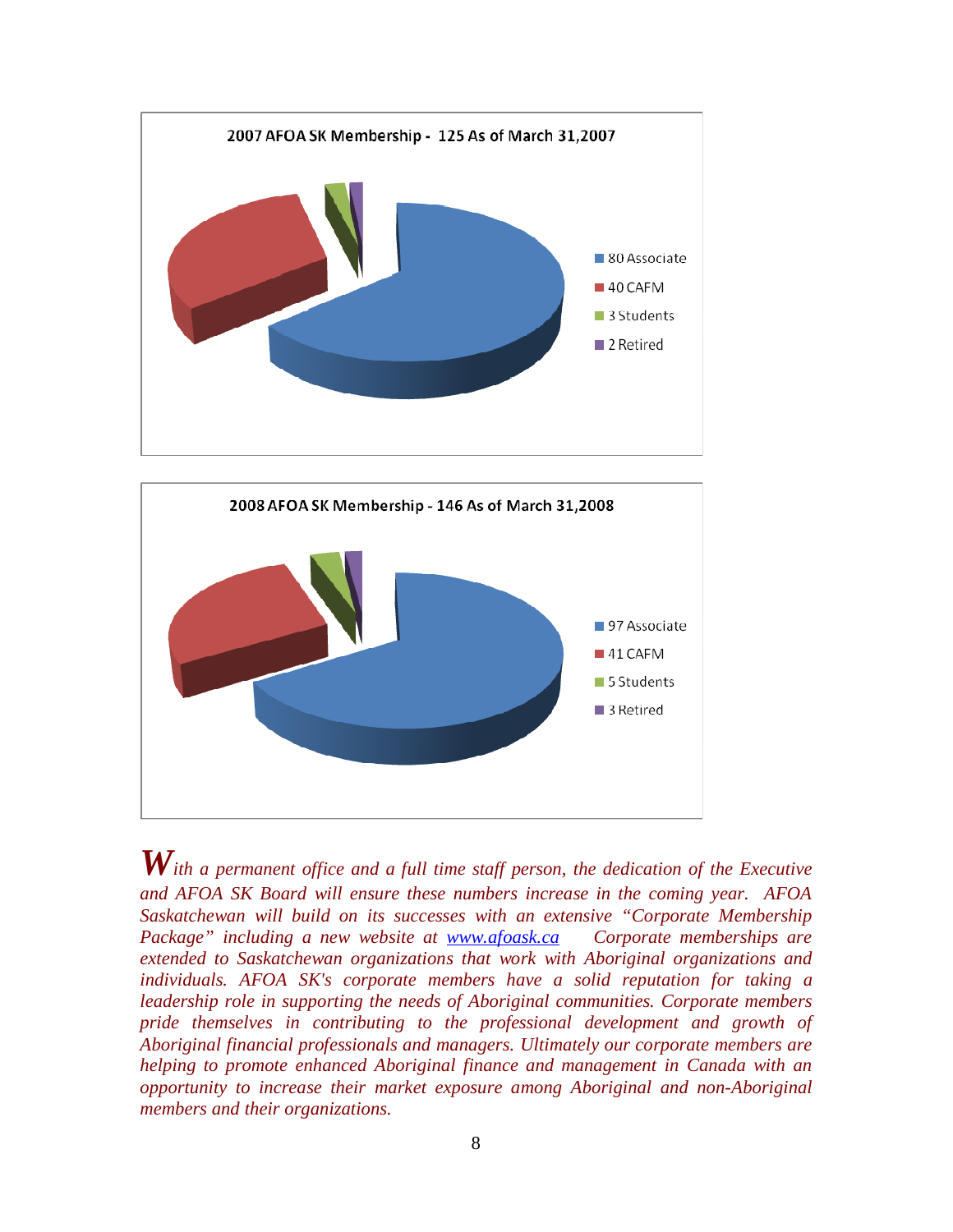## *Governance, Management and Strategic Direction*

### *AFOA SK Mission*

*AFOA Saskatchewan will provide sound leadership and capacity development to members with timely, relevant products and services to support and enhance the role of the financial officers, managers and the governing bodies of Aboriginal organizations in Saskatchewan.* 

### *AFOA SK Vision*

*AFOA Saskatchewan will contribute, promote and support effective Aboriginal financial and management reporting systems to enhance effective decision making and governance.*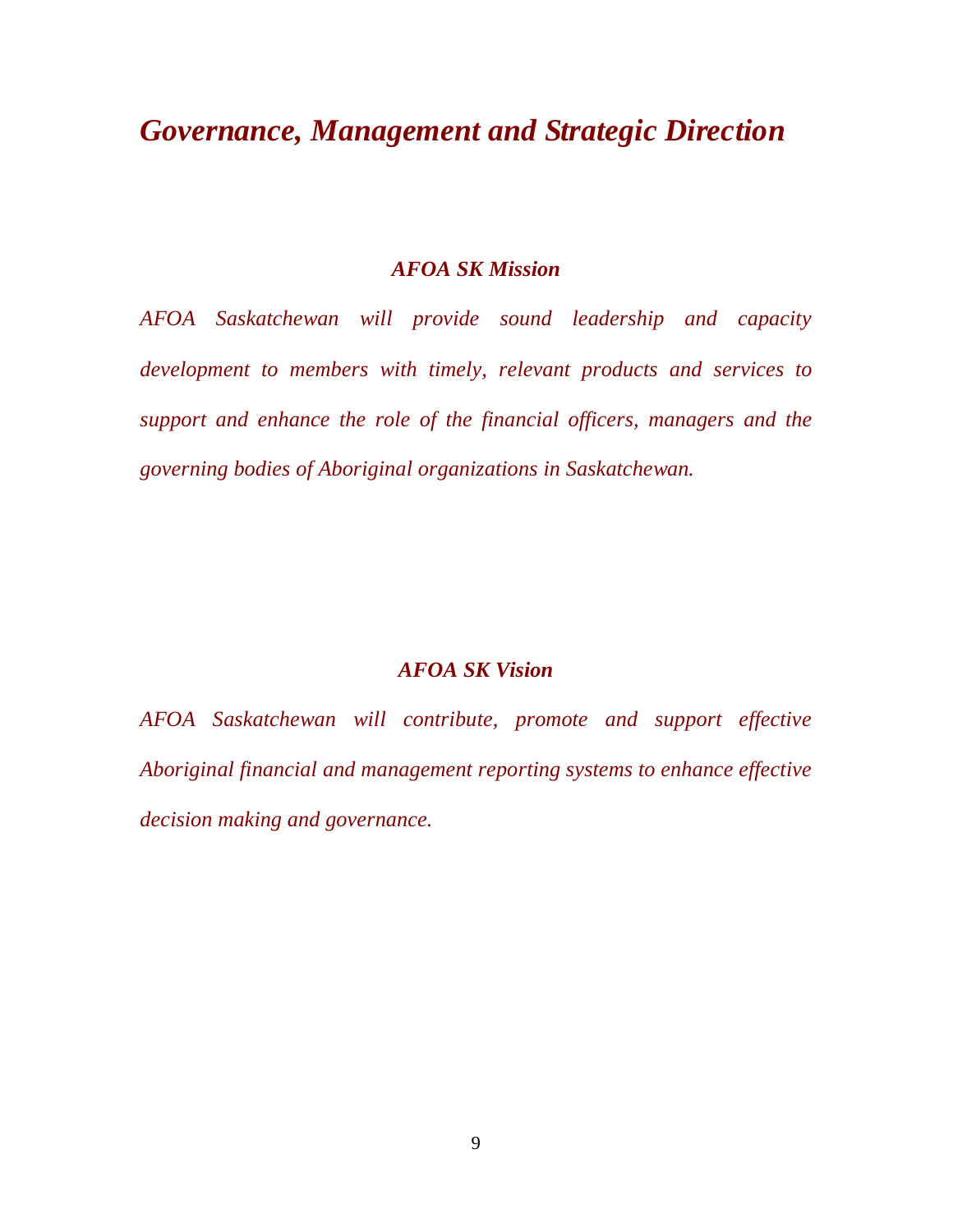## *2008-2013 Strategic Plan*

*AFOA Saskatchewan programs and business activities are guided by a five year Strategic Plan developed in 2007. The Plan is based on AFOA Saskatchewan's mission, vision and three key strategic objectives. The Key Goals for Next Five Years 2008-2013 are:* 

- *1. Further develop and promote AFOA-Saskatchewan as an organization*
- *2. Build financial literacy*
- *3. Build and maintain strategic partnerships for the chapter*

The strategies to achieve the aforementioned goals are detailed within the overall *strategic plan with performance measures to ensure tangible measurements are in place for AFOA Saskatchewan to:* 

*1. Develop AFOA Saskatchewan as an organization by demonstrating outstanding governance and management of the association, achieve financial stability and to market and build awareness of AFOA Saskatchewan with key stakeholders.* 

*2. Build financial literacy by offering an annual conference and one or two separate workshops per year based on member needs, provide timely products and services, enhance AFOA and CAFM profile and promote/arrange for certifications in Saskatchewan and to ensure members are on top of how decisions are made nationally or provincially with various government bodies.* 

*3. Build and maintain strategic partnerships for the chapter by maintaining political awareness and share information with FSIN, collaborating with neighbouring chapters to hold joint conferences and to deliver workshops, collaborate with other provincial and national Aboriginal organizations that have compatible offerings for First Nation and Aboriginal organizations, maintain close reporting and information sharing relationship with AFOA Canada and to maintain and build upon positive relationships with INAC and other funding agencies.*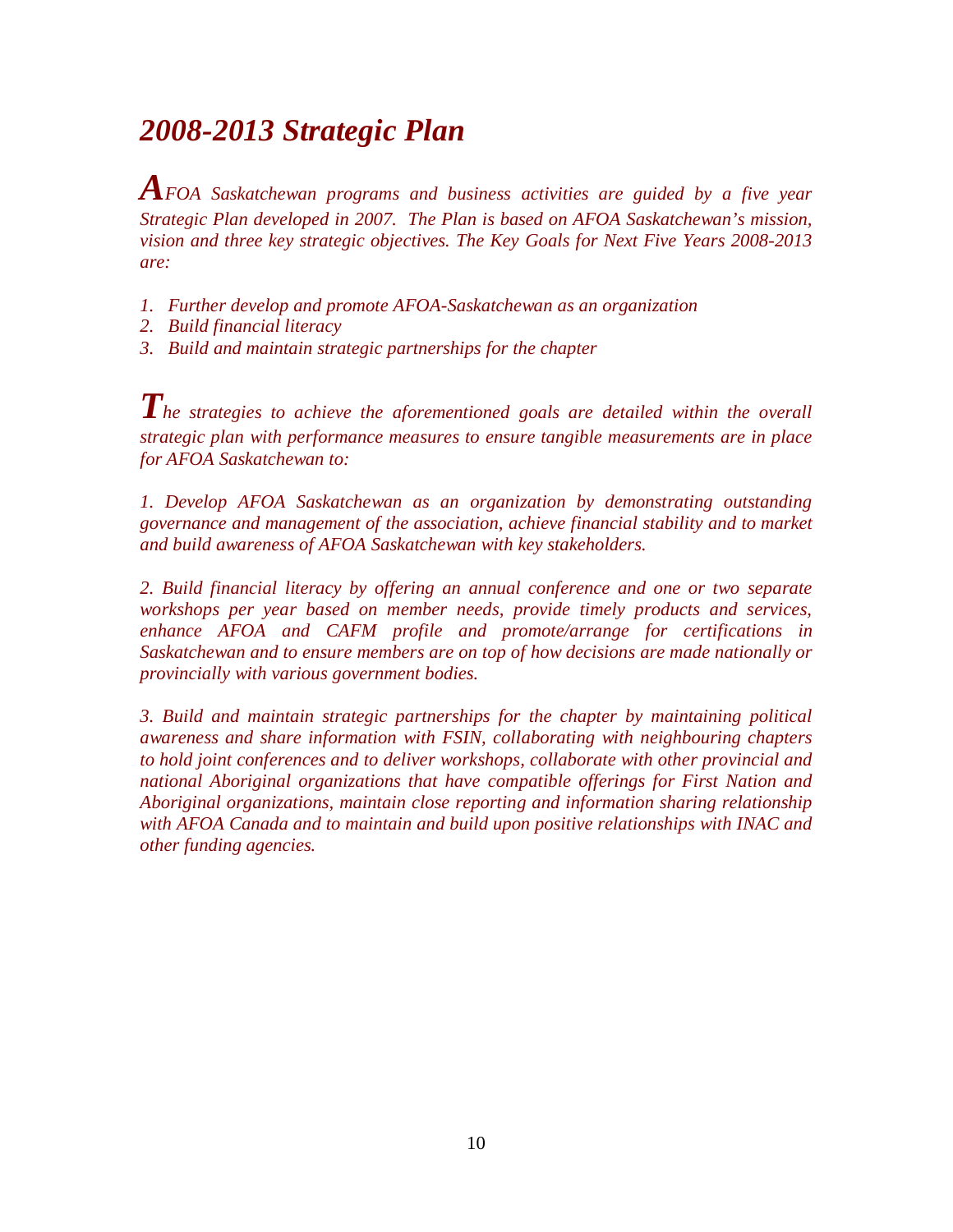# *8 th Annual Fall Conference and Workshop*

*Our 8th Annual Fall Conference was held November 14th, 15th & 16th 2007 in Saskatoon Saskatchewan. Our conference theme was "Financial Literacy and Governance". The format for the conference was based on a wide range of topics listed below:* 

- *Residential School Payments The Next Steps Vice Chief Lyle Whitefish Federation of Saskatchewan Indian Nations*
- *First Nations Indian Government Support Funding/Incentives Program Dwayne Johns and Monte Barrett – Indian and Northern Affairs Canada*
- *Educating our Future Generations Randall Morris, VP Saskatchewan Indian Institute of Technologies*
- *Stress and Self-Care Empowerment Doreen Pooyak Consultant*
- *Business and Entrepreneurs Leanne Bellegarde N. Murray Edwards School of Business, University of Saskatchewan*
- *CICA Updated and Proposed Changes Keith Martell First Nations Bank of Canada*
- *A Look Inside Corporate Responsibility Gary Merasty VP, Corporate Social Responsibility - CAMECO*
- *First Nations Economic Empowerment Lester Lafond Lafond Insurance and Financial Services Ltd.*
- *Building Wealthier Communities Bob Kayseas, B. Admin., MBA, PhD Candidate - First Nations University of Canada*

*Indian and Northern Affairs Canada partnered with AFOA Saskatchewan to host this event. With over 100 delegates in attendance the event was an overwhelming success and the feedback was positive and uplifting. We look forward to hosting more conferences focusing on financial literacy and governance for First Nations in Saskatchewan in the future. Thank you to our Luncheon speakers Tracee Smith, T.E Investment Counsel and Sid Bildfell CEO, SaskCentral.*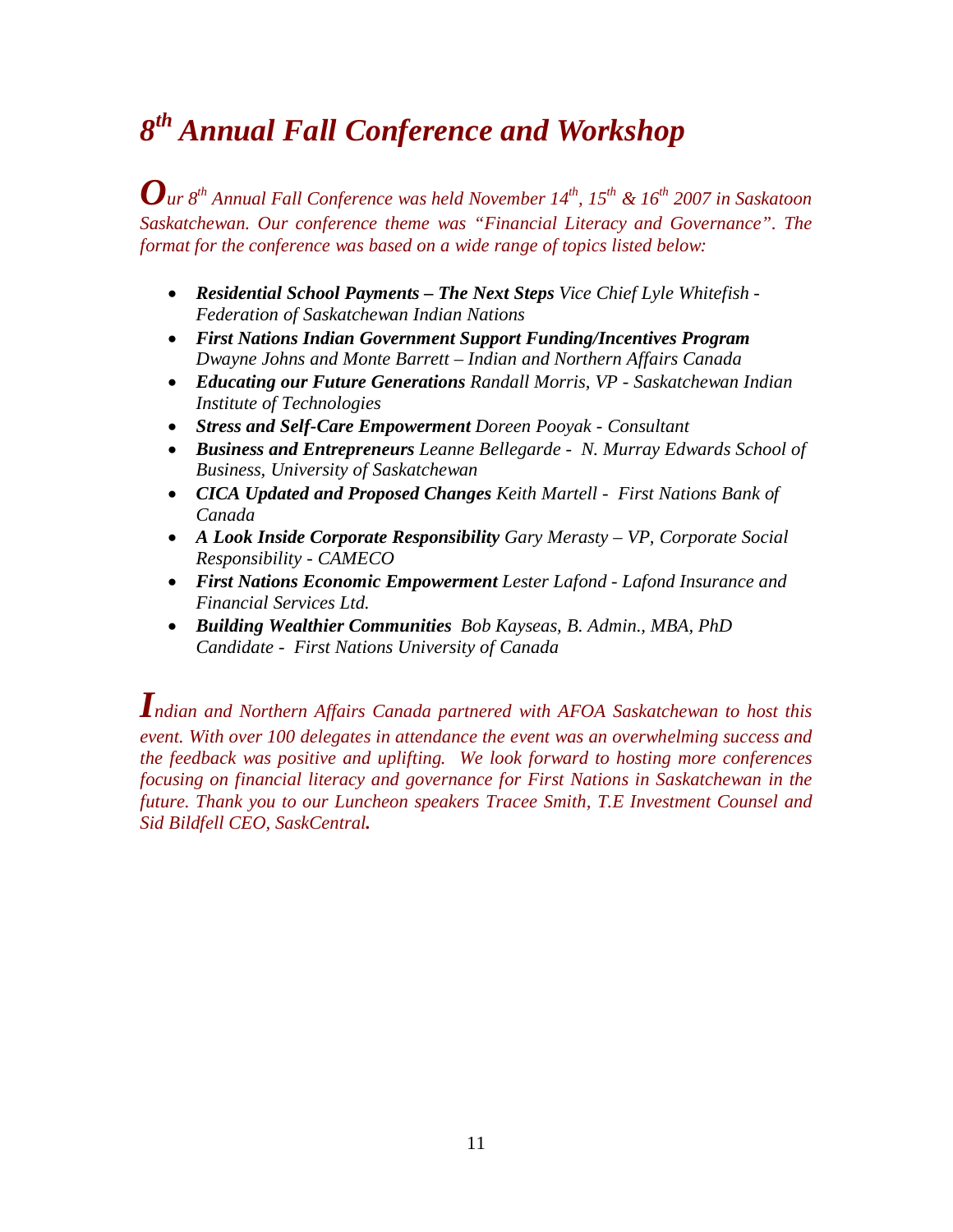## *Acknowledgement of In-Kind Services & Sponsors*

### *Gold*

*Saskatchewan Credit Unions* 

### *Silver*

*T.E. Investment Counsel Inc. Saskatchewan Indian Gaming Authority (SIGA) Saskatchewan First Nations and Métis Relations Dakota Dunes Casino* 

### *Bronze*

*Innovation Credit Union RBC Financial Group First Nations Bank of Canada First Nations Business Partnership Indian and Northern Affairs Canada Aboriginal Financial Officers Association of Canada* 

*Special thanks to Radisson Hotel Saskatoon Saskatchewan*